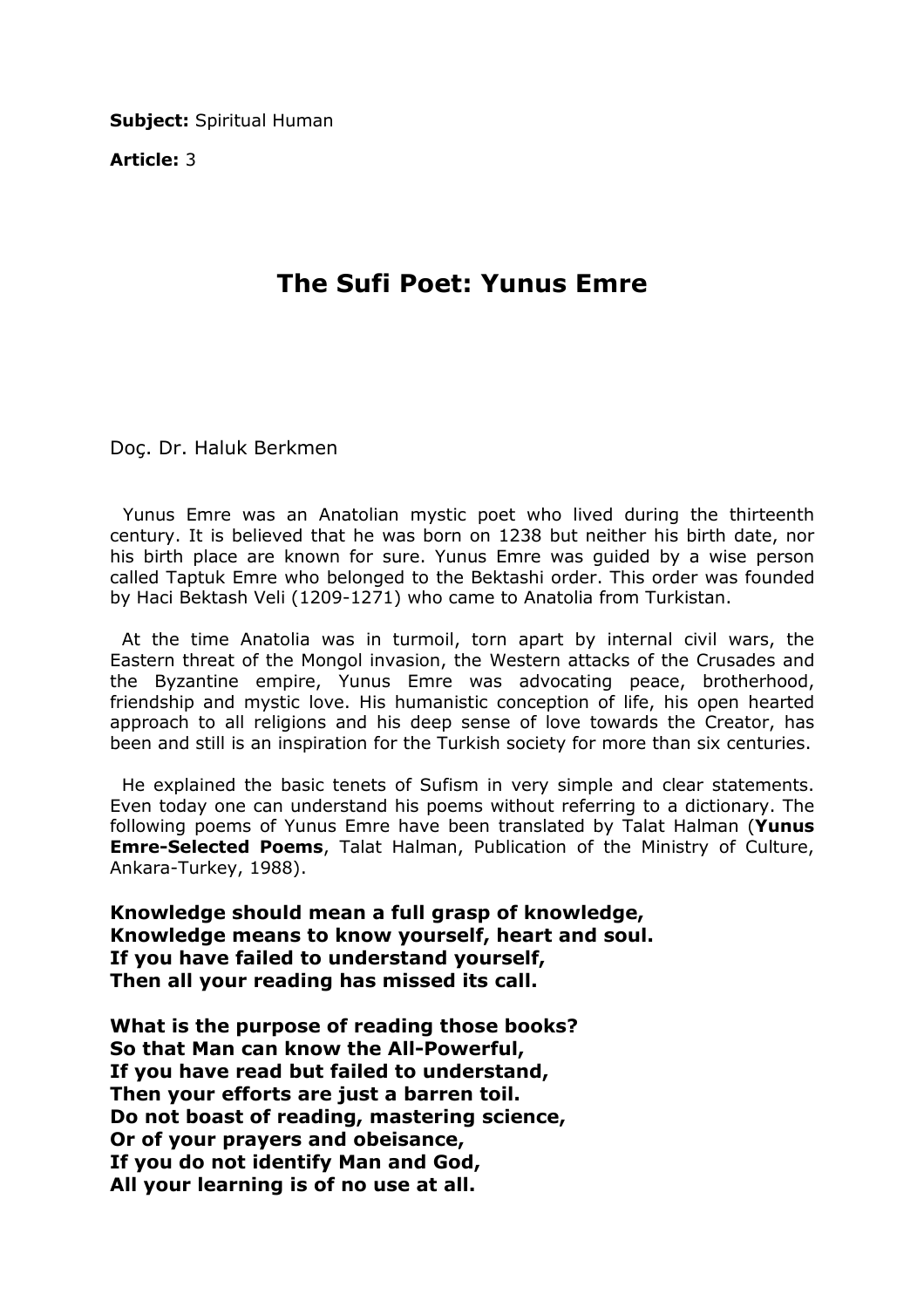The true meaning of the four books, Is found in the alphabet's first letter. You talk about that first letter, preacher, What is the meaning of that -could you tell?

Yunus Emre says to you, Make the holy pilgrimage if need be A hundred times, but if you ask me,K The visit to a heart is best of all.

\*\*\*+++\*\*\*

God permeates the whole wide world, Yet His truth is revealed to none. You better seek Him in yourself, You and He aren't apart-you're one.

The other world lies beyond sight. Here on earth we must live upright. Exile is torment, pain, and blight. No one comes back once he is gone.

Come, let us all be friends for once, Let us make life easy on us, Let us be lovers and loved ones, The earth shall be left to no one.

To you, what Yunus says is clear, Its meaning is in your heart's ear: We should all live the good life here, Because nobody will live on.

 The Sufi believes that the human being is the reflection of God on earth. In this understanding, Yunus says that he loves all men because of his love towards God. He sees all men on earth as equal and he claims that the great `truth of God cannot be expressed verbally. He claims that we should behave as if we are lovers and loved ones, which means that we should care, protect, understand and forgive each other. The external appearance may deceive and mislead us but when we go beyond observation and participate in this internal reality, we will realize that all human beings and God are part of an indivisible unity. This is why he says "You and He are not apart, you are one".

 It is not possible to discriminate between nations or religions once the reality of God is deeply felt inside the person. For Yunus this unification is not a wish or an